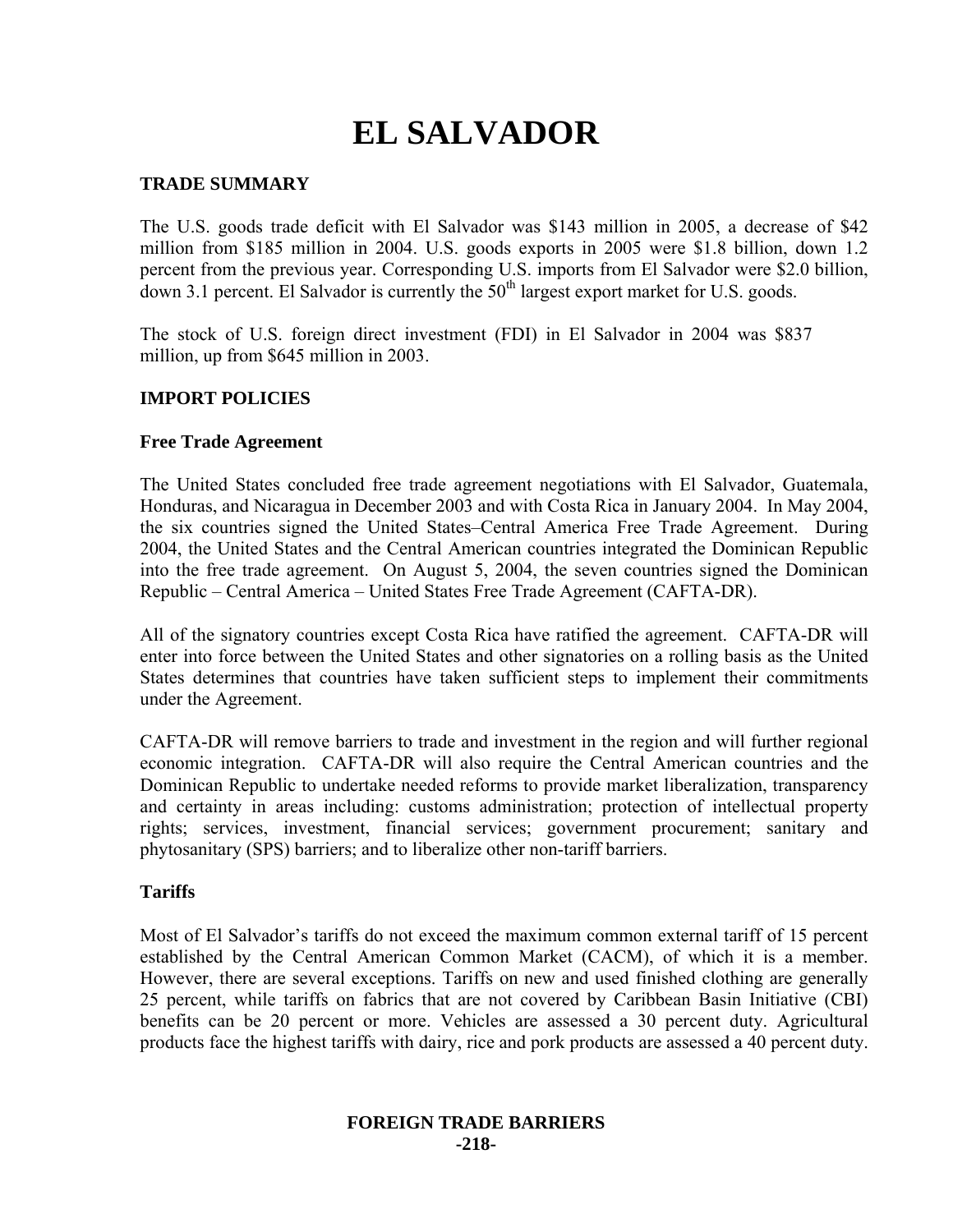The poultry tariff is even higher. Alcoholic beverages are subject to a 20 percent to 40 percent import duty as well as domestic taxes that include a specific tax based on alcoholic content, a 20 percent sales tax, and a value-added tax (VAT) of 13 percent.

Under the CAFTA-DR, about 80 percent of U.S. industrial and commercial goods will enter El Salvador duty-free immediately, with the remaining tariffs being eliminated within ten years. Nearly all textile and apparel goods that meet the Agreement's rules of origin will be traded among CAFTA-DR countries and the United States duty-free and quota-free immediately, promoting new opportunities for U.S. and regional fiber, yarn, fabric, and apparel manufacturing companies. The Agreement's tariff treatment for textile and apparel goods is retroactive to January 1, 2004.

Under the CAFTA-DR, El Salvador will eliminate its tariffs on nearly all agricultural products within 15 years (18 years for rice and chicken leg quarters and 20 years for dairy products). For the most sensitive products, tariff rate quotas (TRQ's) will permit some immediate duty-free access for specified quantities during the tariff phase-out period, which will expand over time. El Salvador will liberalize trade in white corn through expansion of a TRQ, rather than by tariff reductions.

The FTA also requires transparency and efficiency in administering customs procedures, including the CAFTA-DR rules of origin. El Salvador committed to ensure greater procedural certainty and fairness, and all Parties agreed to share information to combat illegal transshipment of goods.

El Salvador also has free trade agreements with Chile, the Dominican Republic, Mexico, and Panama.

# **Non-Tariff Measures**

Rice and pork are both subject to import quota systems in addition to 40 percent duties. Rice millers are required to buy rice locally in order to match import quantities, typically on a one-to-one basis. When there is insufficient local supply, the Ministry of Agriculture allows additional imports under the quota. If after the import quota has been exhausted, there is still a need for imported rice, rough or milled rice can be imported without limit, subject to a 40 percent duty. Pork importers face similar requirements to buy locally to match imports. If a shortage remains after domestic supplies are exhausted, imports are subject to a 40 percent duty. In addition, substantial tariff-rate quotas, which grow over time, were established under the CAFTA-DR for rice and pork to provide duty-free access for U.S. exports while the out-of-quota duties are phased-out.

# **STANDARDS, TESTING, LABELING AND CERTIFICATION**

Although sanitary standards have generally not been a barrier in El Salvador, practices with respect to raw poultry are a notable exception. Since 1992, the Ministry of Agriculture has imposed arbitrary sanitary measures on U.S. poultry imports.

## **FOREIGN TRADE BARRIERS -219-**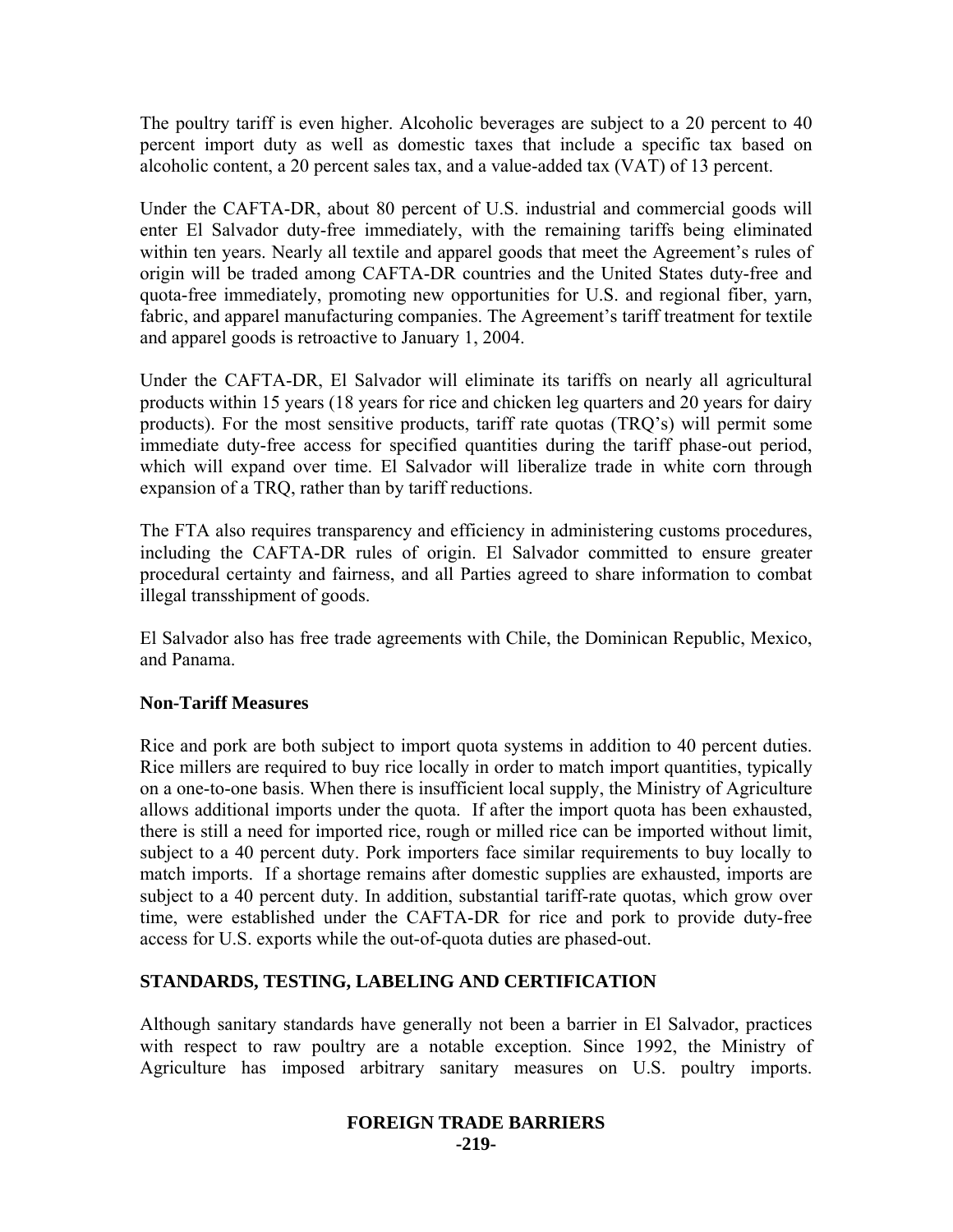The government of El Salvador applies these standards in a discriminatory manner with domestic production is not subject to the same requirements as imports. As a result of these measures, the United States has been unable to export raw poultry to El Salvador. The U.S. industry estimates the value of lost U.S. poultry exports at \$5 million to \$10 million per year. Resolution of this issue has been a priority for U.S. agencies, which continue to work with the Government of El Salvador.

In addition, the Salvadoran government requires that rice shipments be fumigated at the importers' cost unless they are accompanied by a U.S. Department of Agriculture certificate stating that the rice is free of Tilletia barclayana. However, because there is no chemical treatment that is both practical and effective against Tilletia barclayana, USDA cannot issue these certificates. El Salvador failed to notify the WTO under the Agreement on the Application of Sanitary and Phytosanitary Measures when it imposed this requirement.

All imports of fresh food, agricultural commodities, and live animals must have a sanitary certificate from the Ministry of Agriculture and the Ministry of Public Health. Basic grains must have import licenses from the Ministry of Agriculture, while dairy products require import licenses from the Ministry of Public Health. Consumer products require a certificate showing approval by U.S. health authorities for public sale.

Importers must deliver samples of all foods for laboratory testing to the Ministry of Public Health, which, upon approval, issues the product registration numbers that allow them to be sold at retail outlets. Some U.S. processed foods that were approved in the United States were rejected after analysis in El Salvador, thereby barring their sale. The United States and the Ministry of Public Health initiated discussions on this issue in 2002. U.S. products that were initially rejected by Ministry of Public Health testing have been approved for access on a case-by-case basis. At present, there is not yet a standard regulation allowing entry of U.S.-approved products. The CAFTA-DR provides an opportunity for the United States to engage El Salvador in several venues, including the SPS and Trade Capacity Working Groups established under the Agreement, which foster significant movement toward the establishment of standard regulations for the import of foreign food products. A prime example is the work being done on the recognition of the equivalence of the U.S. inspection system for meat and poultry (see below).

The United States has raised concerns regarding the potentially discriminatory effects of a proposed Salvadoran technical standard for distilled spirits. U.S. industry has expressed concern with El Salvador's proposed standards for rum and aguardiente. However, the five Central American countries, including El Salvador, are in the process of developing common standards for several products, including distilled spirits, which could serve to increase market access and facilitate trade. U.S. industry also welcomes El Salvador's commitment under CAFTA-DR to explicitly Bourbon and Tennessee whiskey as distinctive products of the United States.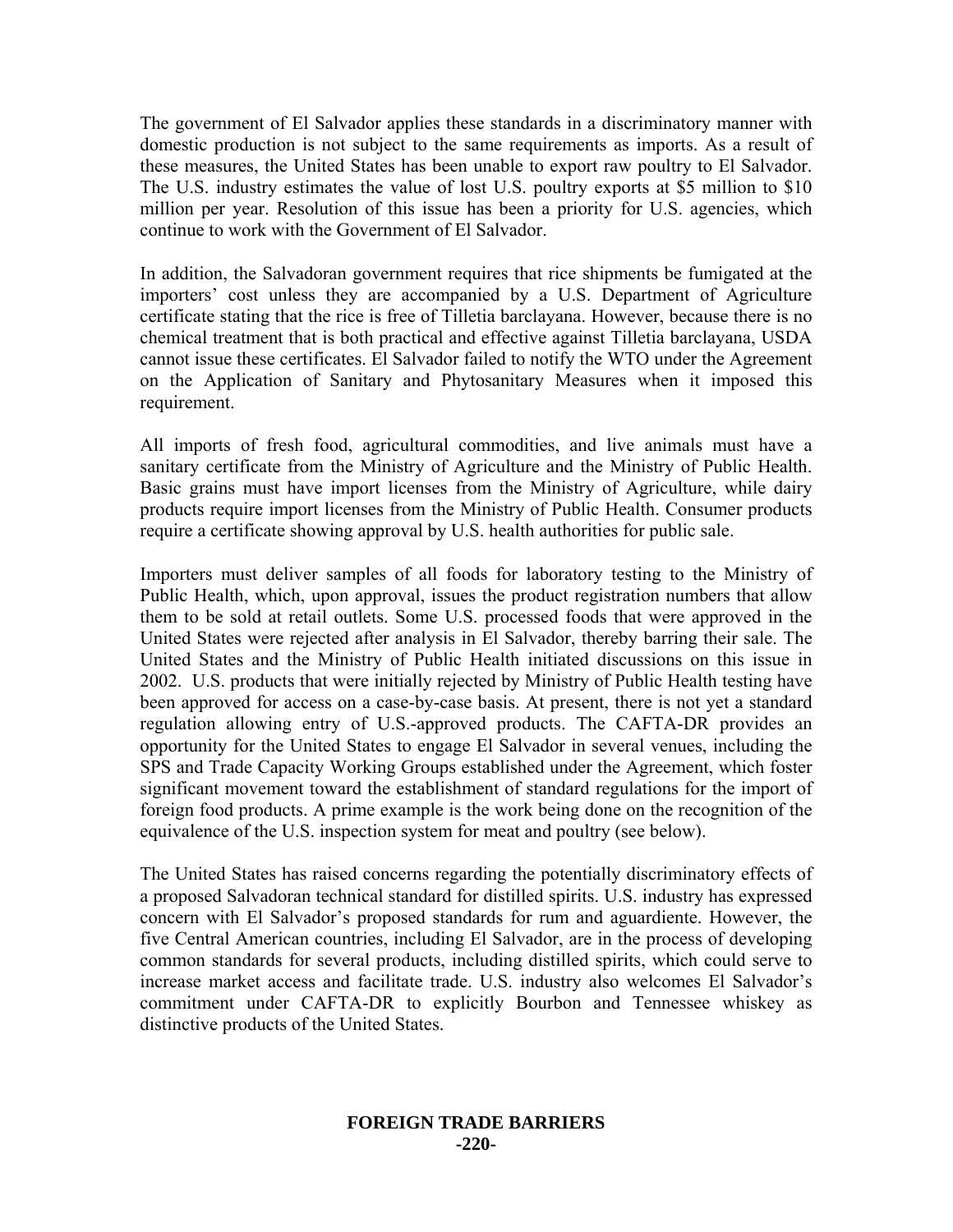When the United States and Central America launched the free trade agreement negotiations, they initiated an active working group dialogue on SPS barriers to agricultural trade that met in conjunction with the negotiations to facilitate market access. The objective was to leverage the impetus of active trade negotiations to seek difficult changes to the Central American countries' SPS regimes. Through the work of this group, El Salvador has committed to resolve specific measures restricting trade between El Salvador and the United States. In particular for meat, poultry, and dairy, El Salvador will recognize the equivalence of the U.S. food safety and inspection system - eliminating the need for plant-by-plant inspection.

## **GOVERNMENT PROCUREMENT**

El Salvador is not a party to the WTO Agreement on Government Procurement. However, government purchases and construction contracts are usually open to foreign bidders. The Legislative Assembly passed a new, more transparent procurement law in April 2000 that applies to the central government entities, as well as to autonomous agencies and municipalities. The CAFTA-DR requires the use of fair and transparent procurement procedures, including advance notice of purchases and timely and effective bid review procedures, for procurement covered by the Agreement. Under the CAFTA-DR, U.S. suppliers will be permitted to bid on procurements of most Salvadoran government entities, including key ministries and state-owned enterprises on the same basis as Salvadoran suppliers. The anti-corruption provisions in the Agreement require each government to ensure that bribery in trade-related matters, including in government procurement, is treated as a criminal offense or is subject to comparable penalties under its law.

## **EXPORT SUBSIDIES**

El Salvador gives a six percent tax rebate on exports shipped outside the Central American area based on the free-on-board (FOB) port of exit value of the goods. The rebate is not granted to exports of coffee, sugar, or cotton unless these products have undergone a transformation process that adds at least 30 percent to the original value. Assembly plants outside of free trade zones (maquilas) are eligible if they meet the criteria for adding 30 percent Salvadoran value in the production process. Firms operating in free trade zones are not eligible to receive rebates as they already enjoy dutyfree privileges and a 10-year exemption from income tax and duty-free privileges. Under the CAFTA-DR, El Salvador may not adopt new duty waivers or expand existing duty waivers conditioned on the fulfillment of a performance requirement (e.g., the exportation of a given level or percentage of goods). El Salvador may maintain existing duty waiver measures through 2009 provided such measures are consistent with its WTO obligations.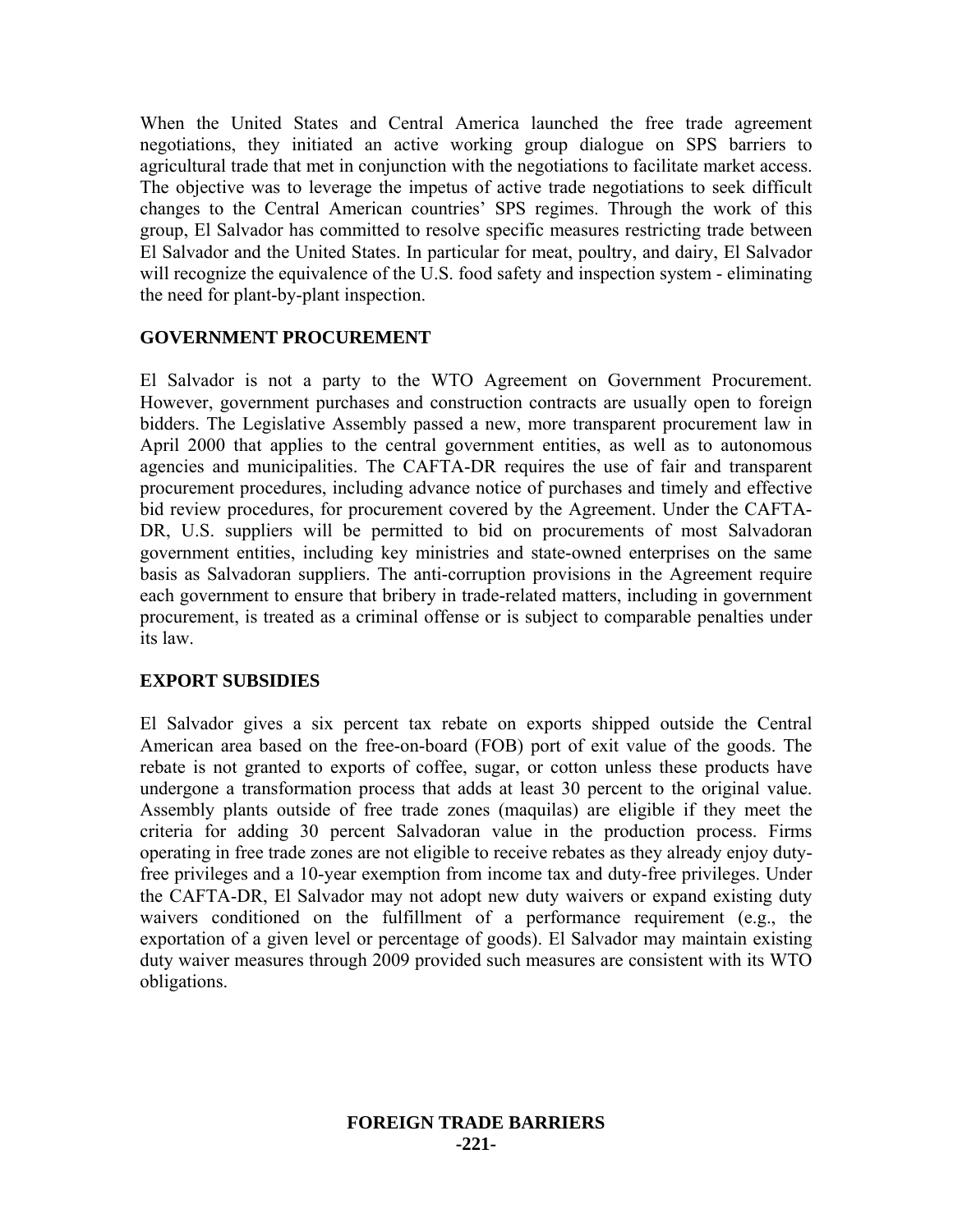# **INTELLECTUAL PROPERTY RIGHTS (IPR) PROTECTION**

Criminal enforcement of IPR laws at the Attorney General's office is handled by the Crimes Against Private Property and Intellectual Property Unit, where 5 of the approximately 25 prosecutors are assigned to IPR cases, but not necessarily full time. The National Police established an IPR unit that supports the Attorney General's office, but also conducts its own investigations and raids. The National Health Council has administrative enforcement authority for cases involving pharmaceuticals and other intellectual property issues related to public health.

In January 2005, El Salvador created a government-wide commission including the Attorney General, National Civilian Police, and the National Registry Center to coordinate efforts to protect intellectual property rights. Through this commission, the Ministry of Economy has prepared legislative reforms to bring domestic IPR law into compliance with CAFTA-DR obligations and strengthen El Salvador's IPR protection regime. CAFTA-DR obligations would also provide stronger deterrence against piracy and counterfeiting by criminalizing end-user piracy and requiring El Salvador to authorize the seizure, forfeiture, and destruction of counterfeit and pirated goods and the equipment used to produce them. The CAFTA-DR text also mandates both statutory and actual damages for copyright and trademark infringement to help ensure that monetary damages can be awarded even when it is difficult to assign a monetary value to the violation.

## **Patents**

The 1993 Intellectual Property Protection Law and El Salvador's acceptance of the disciplines in the WTO TRIPS Agreement addressed several deficiencies in the patent regime. The 1993 law lengthened patent terms to 20 years from the application filing date, but pharmaceutical patent terms were kept at 15 years. However based on Salvadoran Constitution provisions holding that international treaties supersede domestic law, on January 1, 2000 (when certain Salvadoran TRIPS obligations went into effect) the Salvadoran government's Registry for Intellectual Property began to authorize 20 year patent terms from the date of filing the application for pharmaceutical products. A major concern for U.S. pharmaceutical and agricultural chemical companies is the lack of data protection in El Salvador for undisclosed test data submitted for the marketing approval of a pharmaceutical or agricultural chemical product. Implementation of CAFTA-DR obligations will provide adequate and effective protection of such data from disclosure and unfair commercial use.

# **Copyrights**

The piracy of optical media, both music and video, remains a concern in El Salvador. Optical media imported from the United States by pirates are being used as duplication masters. The Business Software Alliance estimates that the rate of software piracy is 79 percent.

#### **FOREIGN TRADE BARRIERS -222-**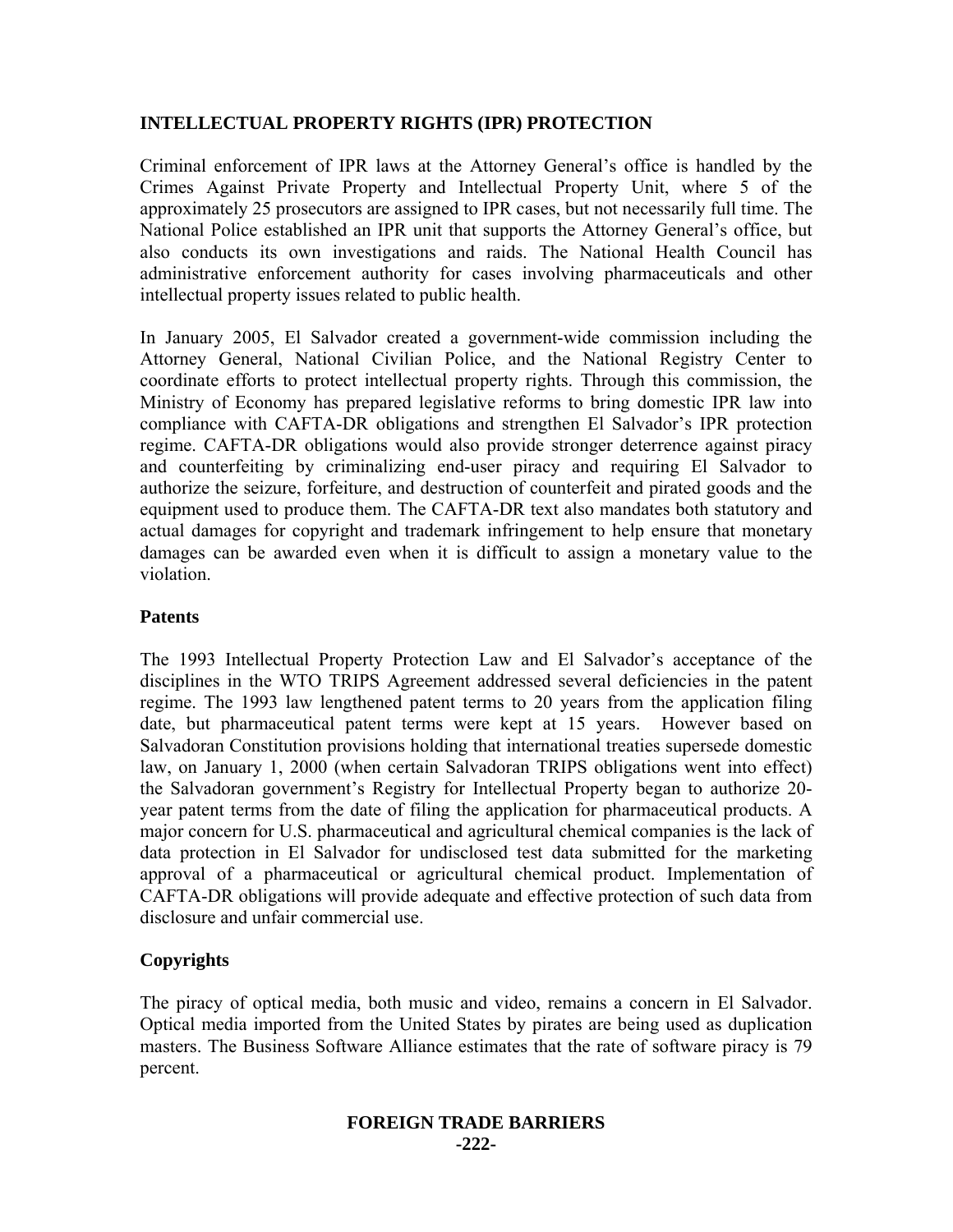There has also been concern expressed about inadequate enforcement of cable broadcast rights and the competitive disadvantage it places on legitimate providers of this service. The police and Attorney General's Office seized 430,346 optical discs in 2005; however, there have been no successful prosecutions of pirates. Implementation of the CAFTA-DR IPR provisions should provide law enforcement with an enhanced capability to prosecute violators.

# **Trademarks**

In 2002, El Salvador's Legislative Assembly passed the Law of Trademarks and Other Distinctive Signs. The law provides for new protections against bad-faith registration of famous marks. Under the law, the National Registry of Intellectual Property requires that applicants show that they either own or have permission to register the famous mark. During 2003, there was progress in a significant intellectual property dispute involving trademark and copyright infringement by an ex-franchisee. The case, however, is still not fully resolved, and in December 2005 an appeals court ignored important evidence to rule in favor of the ex-franchisee in a related contractual dispute. Judicial enforcement continues to be the weakest pillar of intellectual property protection in El Salvador, but implementation of the CAFTA-DR IPR enforcement provisions is expected to help reduce trademark infringement.

# **SERVICES BARRIERS**

El Salvador maintains few barriers to services trade. El Salvador has accepted the Fifth Protocol to the WTO General Agreement on Trade in Services, which was necessary to bring its commitments on financial services into effect. Foreign investors are limited to 49 percent of equity in free reception television and AM/FM radio broadcasting. There are no such restrictions on cable television ownership. Notaries must be Salvadoran citizens. Under the CAFTA-DR, El Salvador will accord substantial market access in services across its entire services regime, subject to very few exceptions. In addition, U.S. financial service suppliers will have full rights to establish subsidiaries, joint ventures or branches for banks and insurance companies.

# **INVESTMENT BARRIERS**

There are few formal investment barriers in El Salvador. However, U.S. investors complain that judicial and regulatory weaknesses limit their investment in El Salvador. The United States has raised concerns about the impact of re-regulation of the electric power sector and regulatory decision-making processes on U.S. electric energy investments in El Salvador. A U.S. long distance telephone service provider complained that the dominant fixed-line telephone company refuses to sign an interconnection agreement with it on terms already extended to another market entrant, as required by Salvadoran law. This issue has been pending before the Supreme Court since May 2004. The Supreme Court has not yet ruled.